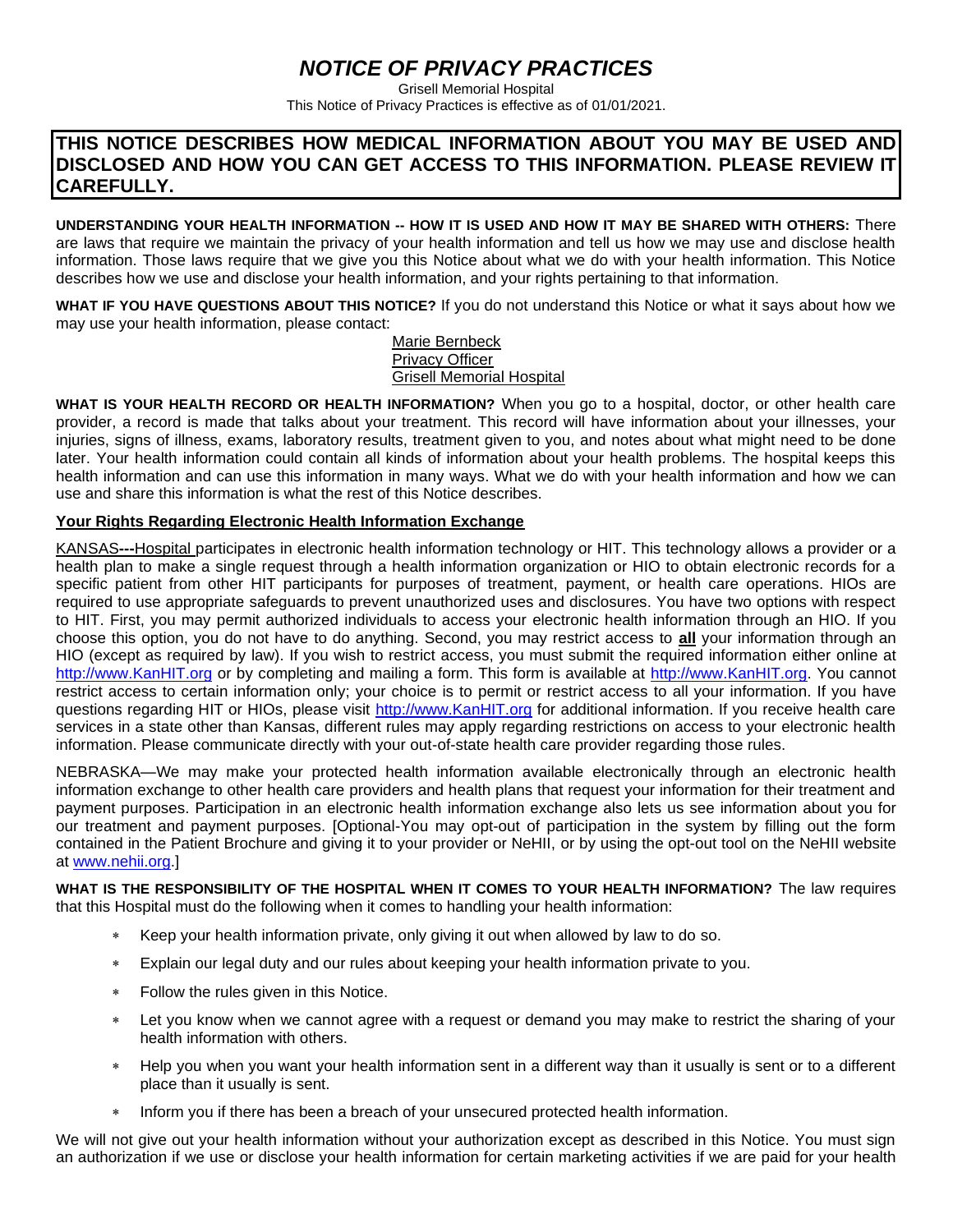information. if we are paid for making certain communications to you based upon your health information if we sell your health information or if the use or disclosure involves psychotherapy notes. There are laws that say when we can give out your health information to others without your permission. The Hospital will follow these laws. The Hospital can give out your health information electronically (over computer networks, for example) or by facsimile.

**WHAT IS YOUR HEALTH INFORMATION RIGHTS?** Your health information is the property of the doctor or hospital that wrote it. The information contained in your health information belongs to you. You have certain rights concerning this health information. The following is a list explaining your rights:

\*You Have the Right to Look at Your Health Information and You Can Get a Copy of This Information Which May Be Used to Help with Your Care. This information will usually include medical and billing records. Your information will not have psychotherapy notes and information that is made to be used in a court proceeding or information covered by special laws. If you want to see your health information and get a copy of your health information, you must make a request to the Contact Person. If you are disabled or ill, you can make this request over the phone or in person. You may be charged a reasonable cost-based fee or labor fee for copies and mailing. *We may refuse your request for your health information.* If we refuse you, you will be told in writing. If we refuse, you can have the decision to not allow you to see your health information reviewed and a neutral person will review your request and we will do what they say.

\*You Have the Right to Ask That We Make Changes to Your Records. If you feel that your health information is not complete or wrong, you can ask that we change it. You can ask that we make a change to your health information for as long as we have it. If you want to make a change to your health information, you must give a good reason for the change. If you do not put your request for a change in writing and give a good reason, we may not allow the change to be made. We may also refuse your request for change for the following reasons: (1) the information was not created by this Hospital; (2) it is not a part of the health information kept by or for the Hospital; (3) it is not information you are permitted to see or copy; or (4) it is accurate and complete.

\*You Have a Right to a List of Individuals to Whom We Gave Your Health Information. To request a list of names to whom we gave your health information, you must write a request to the Hospital. You must include a time period in your request. We only need to provide this information for specified time periods. You should tell us in what form you want the list (paper copy, electronically, or some other form). You can have one list each year at no cost. You will be charged for any additional lists within the year period.

\*You Have the Right to Ask for a Restriction. You have the right to ask that we restrict or limit some part of your health information. You can also ask that we limit information about you to a person who is giving you care or paying for care like a family member or friend. For example, you could ask that we not give out information about some treatment you have had or that we not tell certain people specific information in your health information. *We are not required to agree*  to your *request unless you personally pay for a service and request that your insurer not be notified. However, when the law requires that we bill your insurer, we must do so*. *You must be aware that when your request for restriction has not been made prior to submission of the Hospital's payment request to the third-party payor, it may not be possible to facilitate the requested restriction. If you wish to restrict the submission of health information to your third-party payer, you should make that request prior to the commencement of treatment.* There is a person called a Privacy Officer who is the only one who can agree to your request. We will notify you if the restriction will be applied or not.

*How to make a request*. If you want to restrict or limit the information in your health information that we give out, you must put your request in writing. Tell us (1) what information you want to limit; (2) whether you want to limit our use of your health information, our giving out your health information, or both; and (3) who should not receive the health information.

\*You Have the Right to Ask for Privacy in Communications. You have the right to ask that we communicate with you about your health information only in a certain way or at a certain location. An example would be asking that you only be contacted by us at work or only by mail. To ask for privacy in communications, you must make your request in writing to the Hospital. We will attempt to grant all reasonable requests and although you are not required to give reasons for your request, we may ask you. Be sure to be specific in your request about how and where you wish to be contacted. We may charge you for this privacy request and if you fail to pay, the privacy communication will be stopped.

\*You have the Right to Receive Notice if Your Health Information was Breached. Not all types of breaches require notice, but if notice is required, we will provide 'you notice' that will explain the situation and what steps you can take to protect your privacy.

\*You Have the Right to a Paper Copy of This Notice. You have a right to a copy of this Notice at any time. Even if you get this Notice over e-mail, you still can get a paper copy of it. You can request a copy from the Hospital, or you can go to our web site, www.grisellmemorialhospital.org and obtain one there.

**HOW WILL WE USE AND GIVE OUT YOUR HEALTH INFORMATION?** The Hospital can use and disclose your health information without your permission. The following is a list of when we can do this:

\*For Treatment. We may use your health information to provide you with medical treatment or services. We may give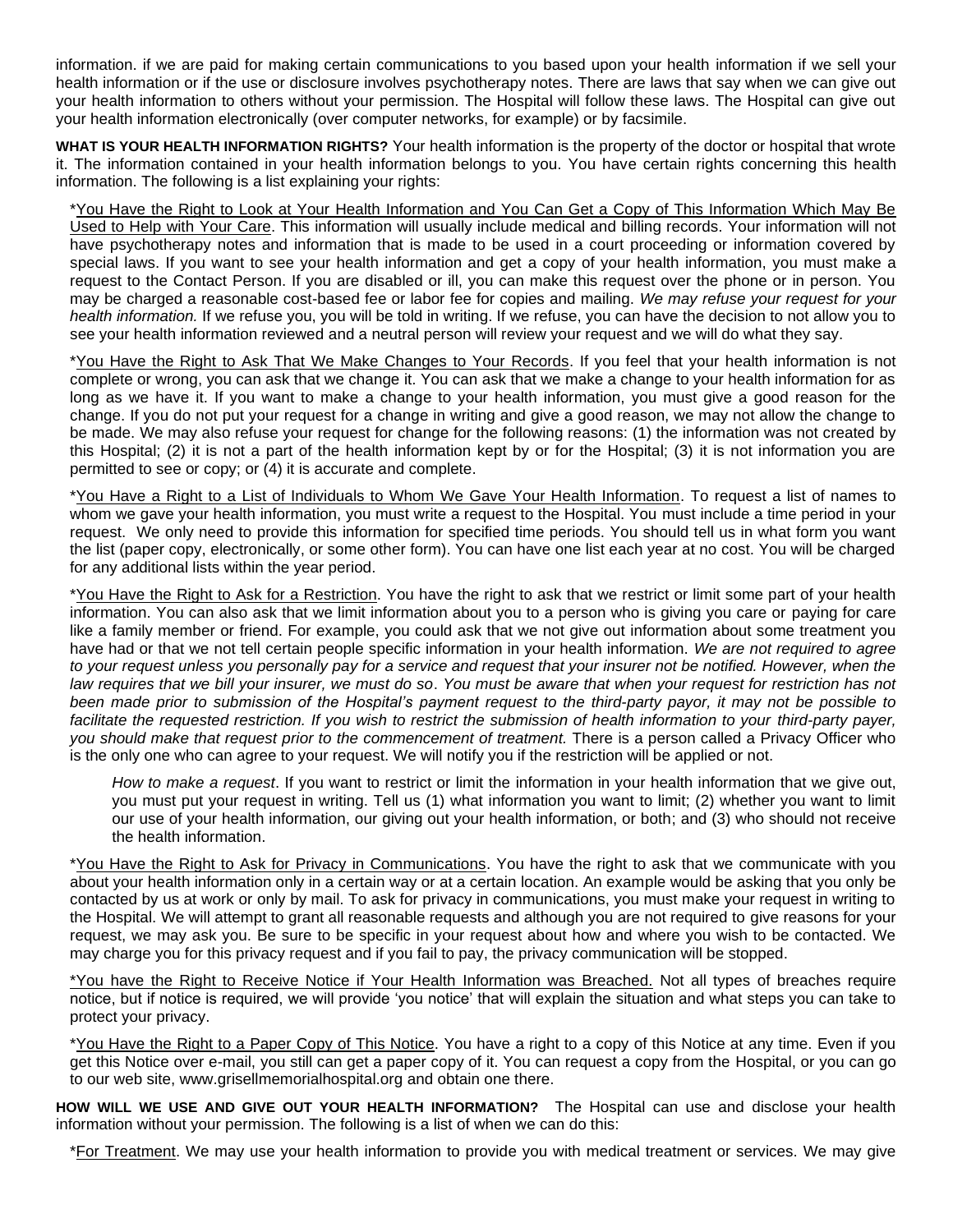your health information to other doctors, nurses, technicians, medical students, or other staff personnel who are involved in taking care of you. *For example*, a doctor treating you for a broken bone may need to know if you have diabetes because diabetes may slow the healing process. In addition, the doctor may need to tell the dietitian if you have diabetes so that we can arrange for meals. Different departments of the Hospital may share your health information to coordinate the different services you need, such as prescriptions, lab work, and x-rays. We also may disclose your health information to treaters outside the Hospital who may be involved in your treatment while you are in the Hospital or after you leave the Hospital.

\*For Payment. We may use and give out your health information about the treatment you receive here in the Hospital so that you or the insurance company or even a third party can be billed. *For example*, we may give your health insurance company information about your surgery so that your insurance plan will pay us or pay you for the surgery. Sometimes we may have to tell your insurance company before your surgery to get an "ok" from them so that they will cover the surgery.

\*For Health Care Operations. We may use or give out your health information to make sure we are giving you the best care possible. For example, we may use your health information to see how well our staff takes care of you. We may combine your health care information with other individual's information to decide on additional services we should offer to our patients and to see if new treatments really work. We may also give your health care information out to doctors, nurses, technicians, medical students, and other hospital workers for their review and for their studies. We may also combine information we have with other hospitals to compare and see how we are doing and how we can provide better treatment. We may remove information from your health information so others who look at your health information cannot see your name. This way, we can study information without knowing the individual names. Here are some other reasons we may use and disclose your health care information: to see how well we are doing in helping our patients; to help reduce health care costs; to develop questionnaires and surveys; to help with care management; to make sure we are doing our job well and successfully; to better train people so they can get the skills they need to best perform their special skills; to help insurance companies better serve you in their policy making; to help those that check up on hospitals and ensure that we are doing our job correctly; to help us plan and develop the business part of health care including fund-raising and advertising so that we are profitable. *For example*, if you have surgery, we may use your surgery information to see how long you were in the operating room so we can see how to schedule operations better.

\*Appointment Reminders. We may give out your health information to contact you, a relative, or a friend to remind you that you have an appointment at our Hospital. We may leave a message on your answering machine or voice mail system unless you tell us not to.

\*Treatment Alternatives. We may use or give out your health information to let you know about treatments that may be offered to you so you can make good choices about your health care.

\*Health Related Benefits and Services. We may use and give out health information to tell you about health benefits or services that may be of interest to you.

\*Marketing. Under some circumstances, we may use your health information to market hospital services related to your present treatment to you.

\*Fund-raising Activities. We may use your health information to contact you to help our Hospital raise money. We may also give out your health information to a foundation so they can help the Hospital raise money. For fund-raising activities, we will only give out basic contact information such as name, address, phone number, and the dates you were treated at the Hospital. If you inform us that you do not want to receive fundraising materials, we will stop sending fundraising materials to you.

\*Hospital General Public Disclosure. We may give out limited information about you which will be available to the public. While you are here at the Hospital as a patient, the information we give out may be your name, room number in the Hospital, and your general condition (for example, "Fair," "stable," etc.) and your religion. All the above information, except your religion, can be given out to the public who ask for you by name. Your religion may be given to a minister, priest, or rabbi, even if they do not ask for you by name. This is so your relatives, friends, and religious persons can visit you in the Hospital. If you do not want this information given out, you must write the Hospital or indicate it by writing this on the admission/consent form.

\*Individuals Involved in Your Care or Payment for Your Care. We may give out health information about you to one of your friends or family members who is in some way involved in your medical care. We may give out your health information to another person who is helping pay for your care. We may tell your family or friends about your condition and that you are in the Hospital. Also, we may give out your health information as part of a disaster relief effort, so your family knows about your condition and location. How much of your health information we give out to another person will depend on how much they are involved in your care.

\*Research. Sometimes for special reasons, we may give out your health information to researchers who want to do scientific research about how well certain drugs or treatments work. If a researcher wants to do a study involving you and your information, we will follow steps to make sure research is approved that will benefit all people. The research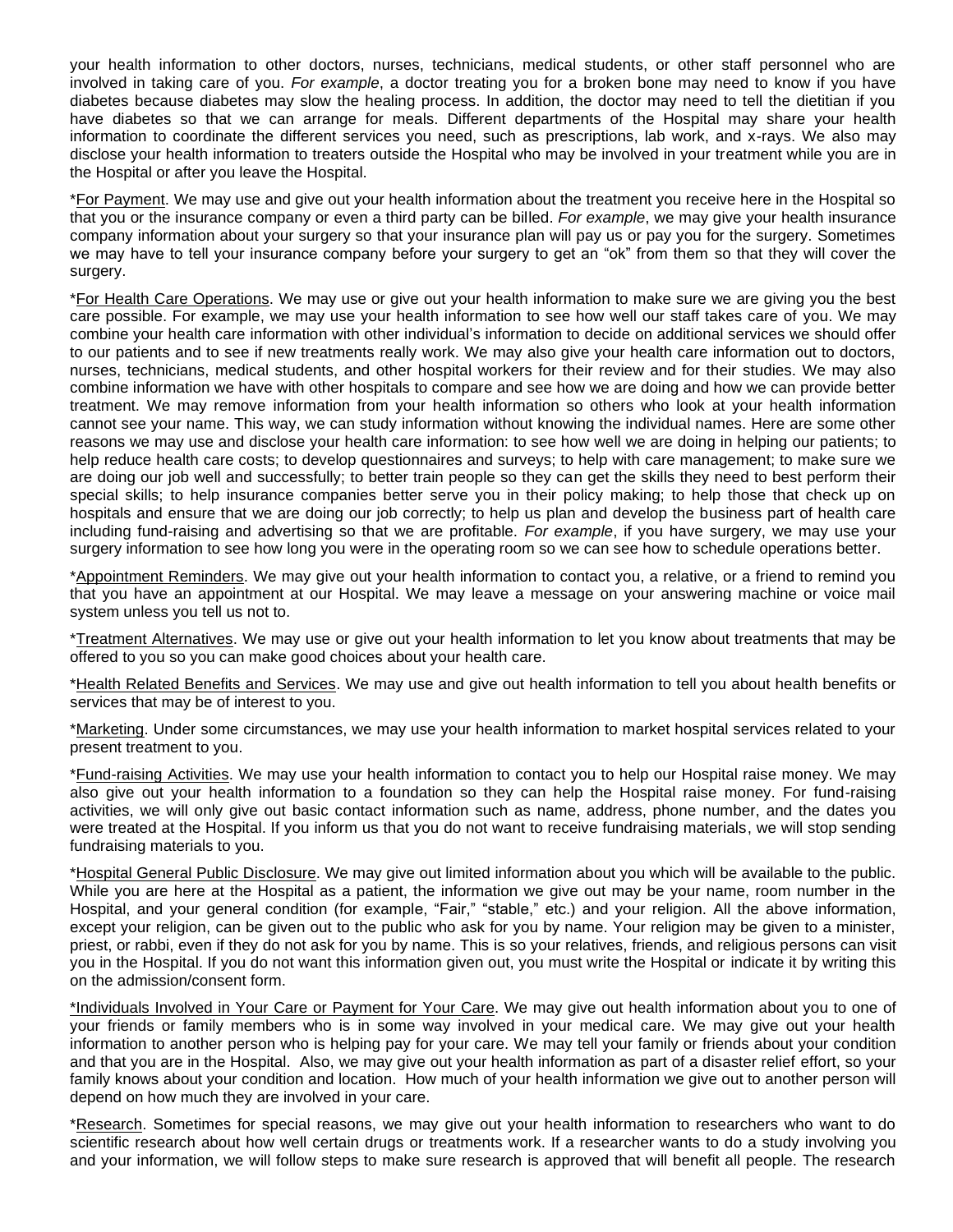must be worthwhile. We may give out health information to researchers to help them find the patients they need for their research study. This information we give them will usually not leave the Hospital. If a researcher wants your name, address, and other information about you, we will almost always ask permission from you before they contact you.

\*As Required by Law. Federal, state, and local laws may require us to give out certain kinds of health information. Things like wounds from weapons, abuse, communicable diseases, and neglect are examples of such information and we do not need your permission to give out this information.

\*To Avoid a Serious Threat to Health or Safety. We may use or give out your health information if your health and safety is at risk or in danger. We also will give out your health information if the health of the public or another individual is at risk. If we give this information out, it will be given to someone who may be able to prevent the threat.

\*Organ and Tissue Donation. If you are an organ donor, we may give out your health information to people who deal with organ collection, eye or tissue transplants, or to a donation bank. We give your information to these people to make sure organ or tissue donation or transplants can be made.

\*Military and Veterans. If you are a member of the armed forces, we may give out your health information as required by those military authorities in command. If you are a member of the military of another country, we may release your health information to the authority in command in your country.

\*Worker's Compensation. If you are involved in an injury that happens while you are at work, we may have to give out your health information so your medical bills can be paid by your employer. This is called worker's compensation.

\*Public Health Risks. We may give out your health information without your permission if there is a danger to the public's health. Some general examples of these dangers: to avoid disease, injury or disability; to report births and deaths; to report child abuse and neglect; to report reactions to drugs and other health products; to report a recall of health products or medications; to tell a person they have been exposed to a disease or may get a disease or spread the disease; to tell a government authority if we believe a patient has been abused, neglected, or the victim of violence; to let employers know about a workplace illness or workplace safety; and/or to report trauma injury to the state. We may also, with consent, give immunization information to a school.

\*Health Oversight Activities. We may give out your health information without your permission to a special group who checks up on hospitals to make sure they are following the rules. These special groups investigate, inspect, and license hospitals. This is necessary for our government to know about our hospitals and that they are following the rules and the laws.

\*Lawsuits and Disputes. We may give out your health information if you are involved in a lawsuit or dispute. If a court orders that we give out your health information, even if you are not involved in a lawsuit or dispute, we may also give out your health information. Other reasons that may cause us to release your health information would be if there is an order to appear in court, a discovery request, or other legal reason by someone else involved in a dispute. There must be an effort made to tell you about this request or an order to make sure that the information they want is protected.

\*Law Enforcement. We may give out your health information if asked for by a police official for the following reasons: for a court order, subpoena, warrant, or summons; to find a suspect, fugitive, witness, or missing person; to find out about the victim of a crime if we cannot get the person's okay; about a death we believe may be the result of a crime; about some crime that happens at the Hospital; in emergencies to report a crime, the place where the crime happened, the victim of the crime, or the identity, description or whereabouts of the person who committed the crime.

\*Coroners, Medical Examiners and Funeral Directors. We may give out your health information to a coroner or medical examiner to identify a person who has died or determine the cause of death. We may also give out health information to funeral directors so they can carry out their duties.

\*National Security and Intelligence Activities. We may give out your health information to federal authorities for intelligence, counterintelligence, and other situations involving our national safety.

\*Protective Services for the President and Others. We may give out health information about you to federal officials so they can protect the President or other officials or foreign heads of state or so they may conduct special investigations.

\*Inmates. If you are an inmate of a prison or placed under the charge of a law enforcement official, we may give out your health information (1) to the prison to provide you with health care; (2) to protect the health and safety of you and others; or (3) for the safety of the prison.

\*Redisclosure. When we use or give out your health information, it may contain information we received from other hospitals and doctors.

**GIVING PERMISSION AND REVOKING PREVIOUS PERMISSION TO USE OR DISCLOSE YOUR HEALTH INFORMATION:** Except as stated in this Notice, for us to give out your information, you have to complete a written authorization form. If you want, you can later choose not to let us give out your health information. You can do this at any time. Your request to later stop permission to give out your health information must be in writing and sent to the Hospital.